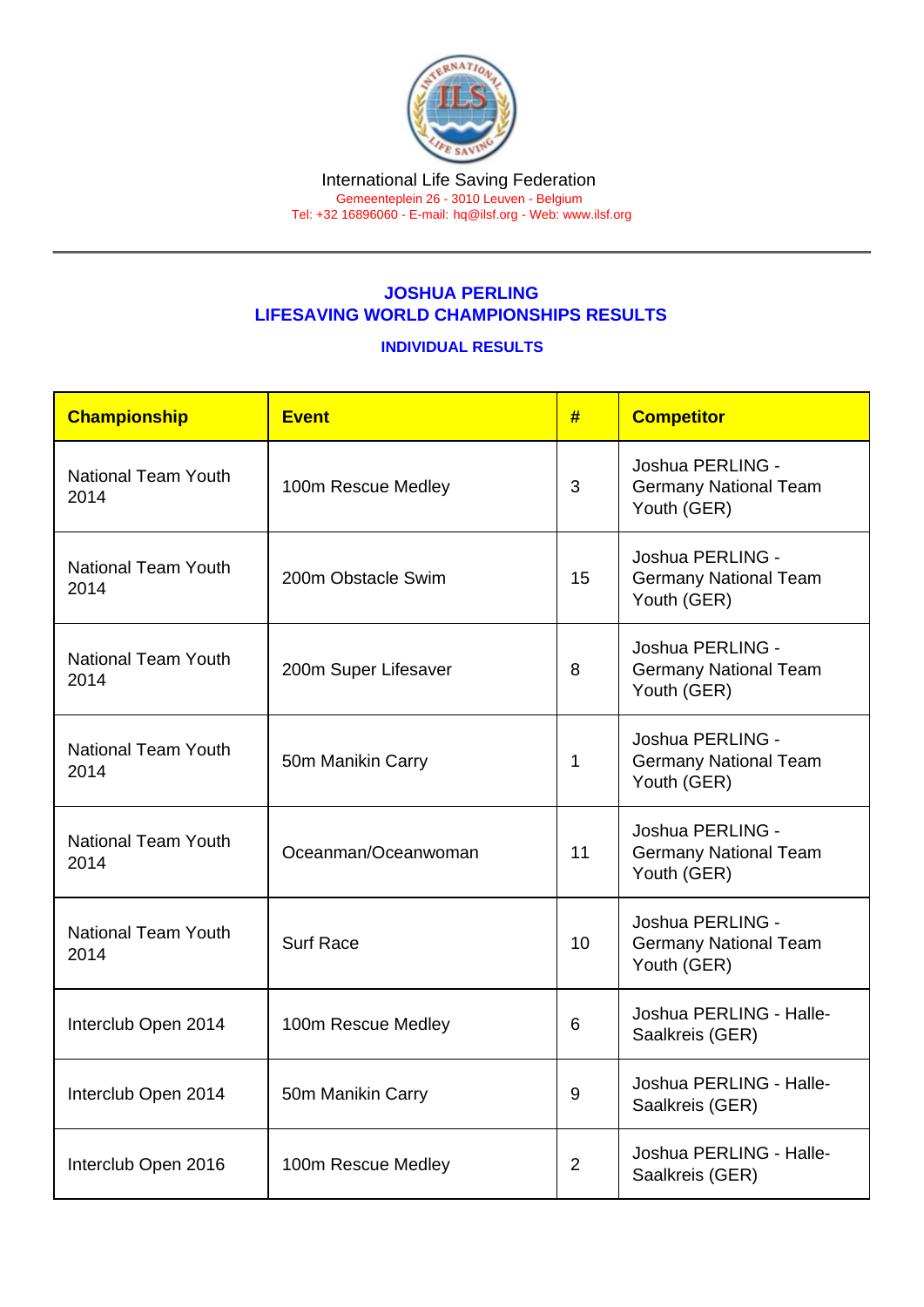| Championship                      | Event                | #              | <b>Competitor</b>                                         |
|-----------------------------------|----------------------|----------------|-----------------------------------------------------------|
| Interclub Open 2016               | 200m Obstacle Swim   | 11             | Joshua PERLING - Halle-<br>Saalkreis (GER)                |
| Interclub Open 2016               | 200m Super Lifesaver | 8              | Joshua PERLING - Halle-<br>Saalkreis (GER)                |
| Interclub Open 2016               | 50m Manikin Carry    | $\overline{2}$ | Joshua PERLING - Halle-<br>Saalkreis (GER)                |
| National Team Open<br>2016        | 50m Manikin Carry    | 6              | Joshua PERLING -<br><b>Germany National Team</b><br>(GER) |
| Interclub Open 2018               | 100m Rescue Medley   | 8              | Joshua PERLING - Halle-<br>Saalkreis (GER)                |
| Interclub Open 2018               | 200m Super Lifesaver | 9              | Joshua PERLING - Halle-<br>Saalkreis (GER)                |
| Interclub Open 2018               | 50m Manikin Carry    | $\overline{7}$ | Joshua PERLING - Halle-<br>Saalkreis (GER)                |
| National Team Open<br>2018        | 100m Rescue Medley   | 6              | Joshua PERLING -<br><b>Germany National Team</b><br>(GER) |
| <b>National Team Open</b><br>2018 | 200m Super Lifesaver | 9              | Joshua PERLING -<br><b>Germany National Team</b><br>(GER) |
| National Team Open<br>2018        | 50m Manikin Carry    | 4              | Joshua PERLING -<br><b>Germany National Team</b><br>(GER) |

DISCLAIMER: These are sports results as retrieved on 30 Jun 2022 and are subject to change due to corrections.

If you think the displayed result is incorrectly presented, please raise a flag at [The ILS Lifesaving Sport Website.](https://sport.ilsf.org)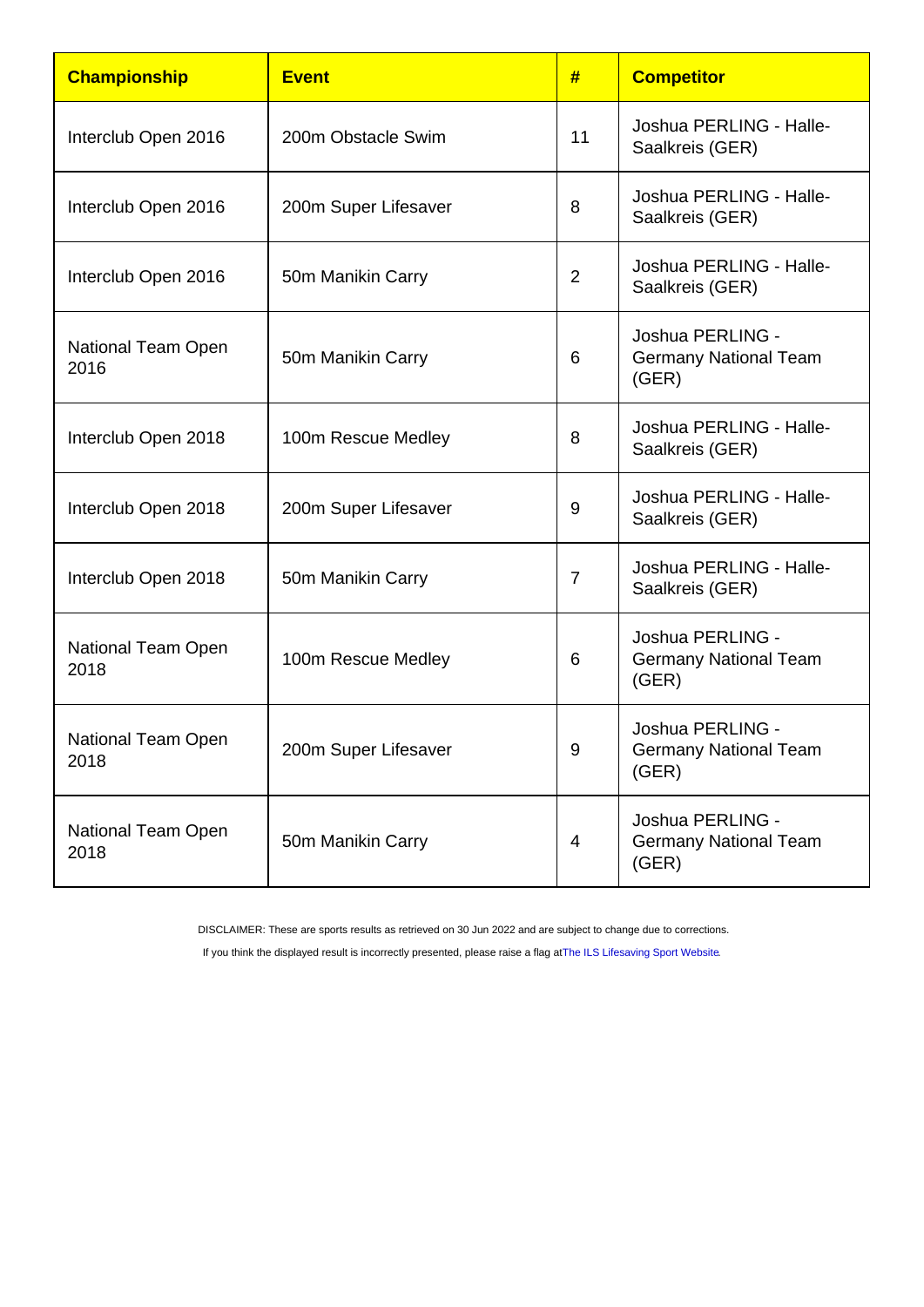## JOSHUA PERLING LIFESAVING WORLD CHAMPIONSHIPS RESULTS

## TEAM RESULTS

| Championship                              | <b>Event</b>              | #              | <b>Competitors</b>                                                                                                  |
|-------------------------------------------|---------------------------|----------------|---------------------------------------------------------------------------------------------------------------------|
| National Team Open<br>2018                | Pool Lifesaver Relay      | 1              | Germany National Team (GER)<br>Kerstin LANGE, Jan<br>MALKOWSKI, Joshua<br>PERLING, Vivian ZANDER                    |
| National Team Open<br>2018                | 4x25m Manikin Relay       | 1              | Germany National Team (GER)<br>Christian ERTEL, David<br>LAUFKÖTTER, Joshua<br>PERLING, Danny WIECK                 |
| National Team Open<br>2016                | 4x25m Manikin Relay       | $\mathbf{1}$   | Germany National Team (GER)<br>Christian ERTEL, Joshua<br>PERLING, Kai-Uwe<br><b>SCHIRMER, Danny WIECK</b>          |
| Interclub Open 2016                       | 4x25m Manikin Relay       | 1              | Halle-Saalkreis (GER)<br>Fabian ENDE, Adrian FLÜGEL,<br>Joshua PERLING, Fabian<br><b>THORWESTEN</b>                 |
| National Team Open<br>2016                | <b>Rescue Tube Rescue</b> | $\overline{2}$ | Germany National Team (GER)<br>Christian ERTEL, Joshua<br>PERLING, Kai-Uwe<br><b>SCHIRMER, Danny WIECK</b>          |
| <b>National Team</b><br><b>Youth 2014</b> | 4x50m Medley Relay        | 3              | <b>Germany National Team Youth</b><br>(GER)<br>Carl-Anton DALLJO, David<br>LAUFKÖTTER, Joshua<br>PERLING, Max TESCH |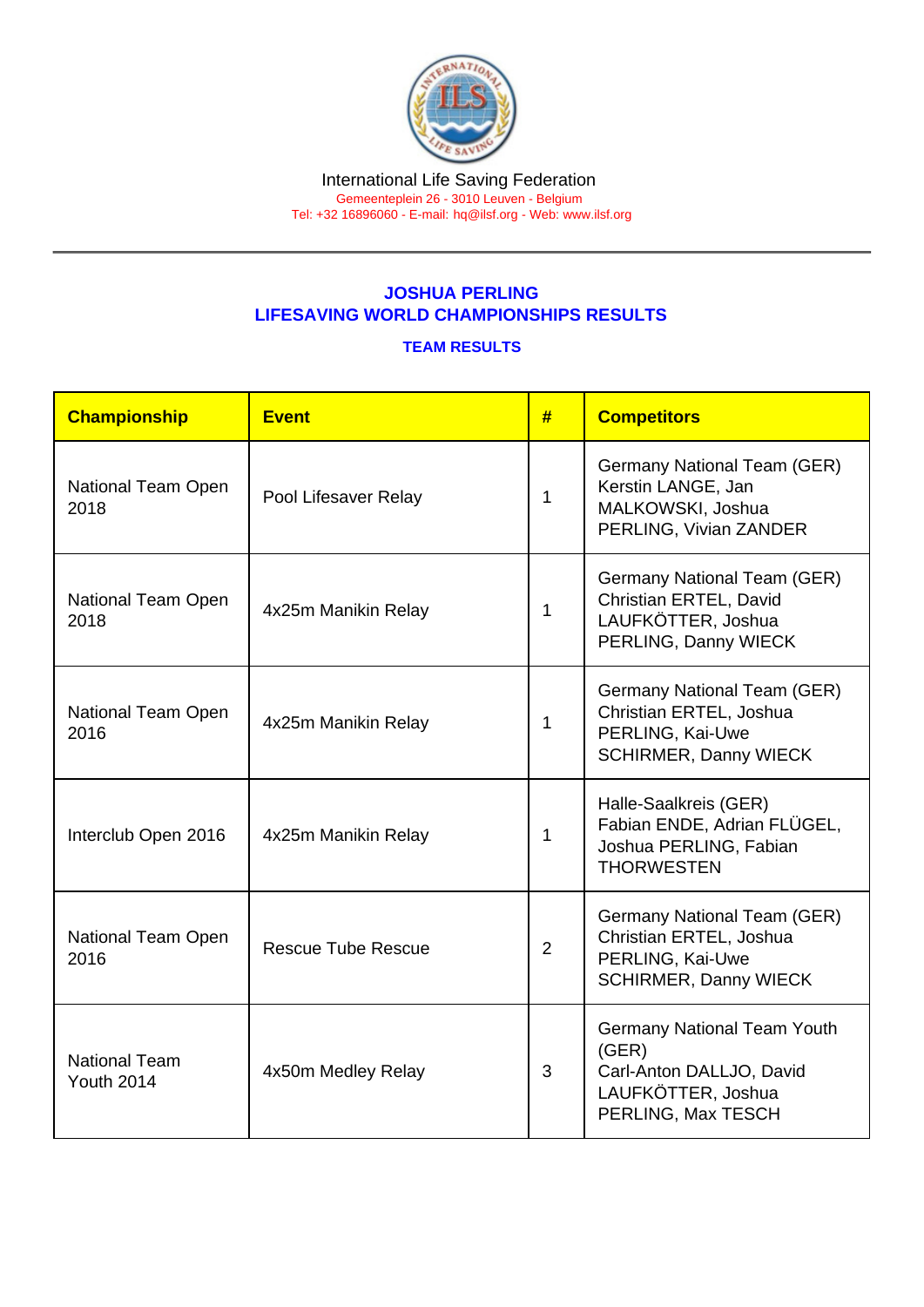| <b>Championship</b>                       | <b>Event</b>              | #              | <b>Competitors</b>                                                                                                 |
|-------------------------------------------|---------------------------|----------------|--------------------------------------------------------------------------------------------------------------------|
| <b>National Team Youth</b><br>2014        | 4x25m Manikin Relay       | 3              | Germany National Team Youth<br>(GER)<br>David LAUFKÖTTER, Joshua<br>PERLING, Justus STEINBERG,<br><b>Max TESCH</b> |
| Interclub Open 2018                       | 4x25m Manikin Relay       | 3              | Halle-Saalkreis (GER)<br>Paul BUCHMULLER, Fabian<br>ENDE, Maximilian MÜLLER,<br><b>Joshua PERLING</b>              |
| Interclub Open 2016                       | 4x50m Medley Relay        | 3              | Halle-Saalkreis (GER)<br>Fabian ENDE, Adrian FLÜGEL,<br>Joshua PERLING, Fabian<br><b>THORWESTEN</b>                |
| National Team Open<br>2018                | <b>Rescue Tube Rescue</b> | $\overline{4}$ | Germany National Team (GER)<br>Christian ERTEL, David<br>LAUFKÖTTER, Joshua<br>PERLING, Danny WIECK                |
| <b>National Team</b><br><b>Youth 2014</b> | 4x50m Obstacle Relay      | 4              | Germany National Team Youth<br>(GER)<br>Carl-Anton DALLJO, David<br>LAUFKÖTTER, Joshua<br>PERLING, Max TESCH       |
| Interclub Open 2016                       | <b>Rescue Tube Rescue</b> | 5              | Halle-Saalkreis (GER)<br>Philiep GACON, Maximilian<br>KÜHNE, Joshua PERLING,<br><b>Fabian THORWESTEN</b>           |
| National Team Open<br>2016                | 4x50m Obstacle Relay      | 5              | Germany National Team (GER)<br>Christian ERTEL, Joshua<br>PERLING, Kai-Uwe<br><b>SCHIRMER, Danny WIECK</b>         |
| Interclub Open 2018                       | Pool Lifesaver Relay      | 6              | Halle-Saalkreis (GER)<br>Fabian ENDE, Jessica GROTE,<br>Lisa-Marie KAISER, Joshua<br><b>PERLING</b>                |
| Interclub Open 2018                       | 4x50m Obstacle Relay      | 6              | Halle-Saalkreis (GER)<br>Fabian ENDE, Pitt KÖNIG,<br>Maximilian MÜLLER, Joshua<br><b>PERLING</b>                   |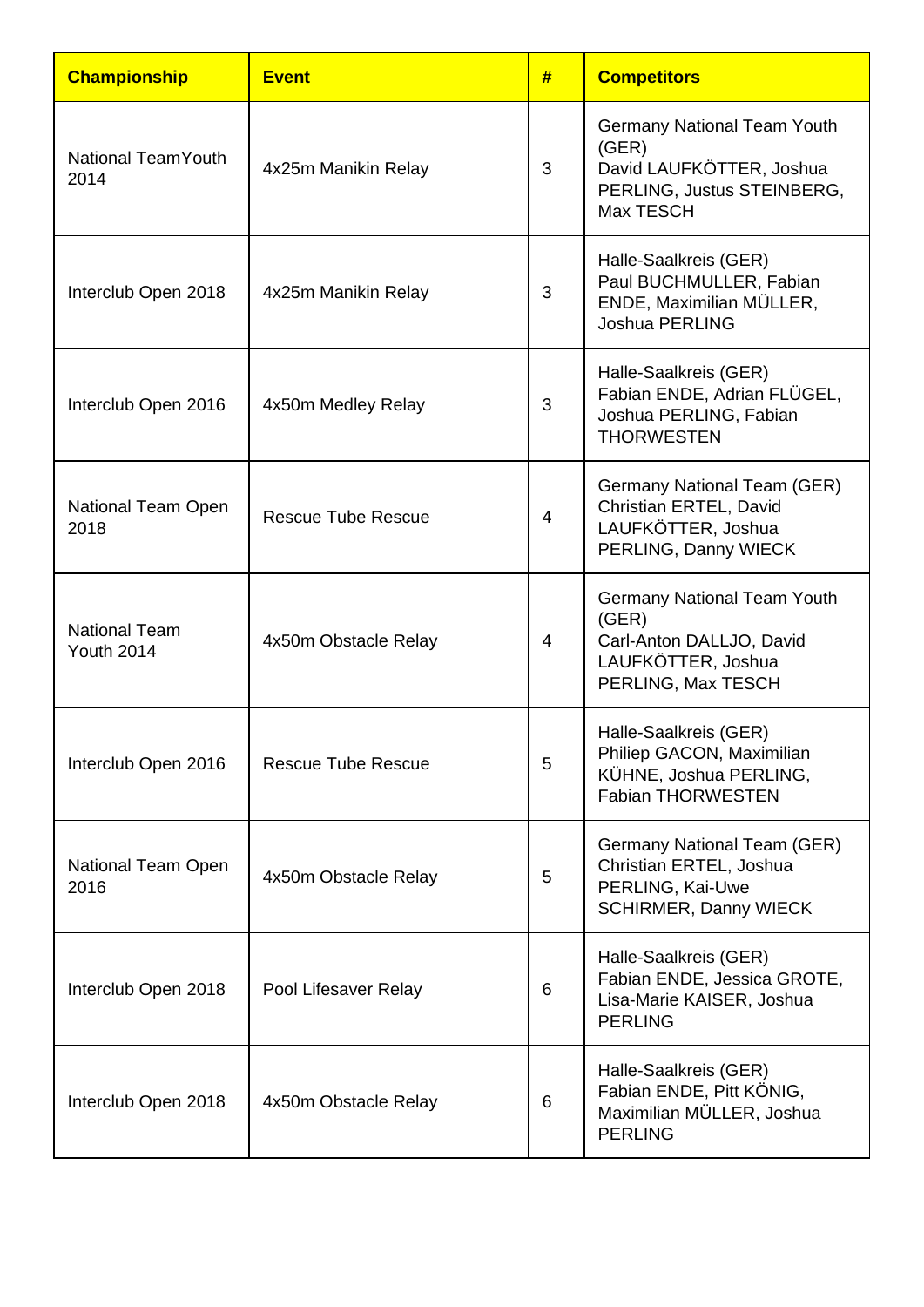| <b>Championship</b>                       | <b>Event</b>                 | #              | <b>Competitors</b>                                                                                            |
|-------------------------------------------|------------------------------|----------------|---------------------------------------------------------------------------------------------------------------|
| Interclub Open 2014                       | 4x25m Manikin Relay          | $6\phantom{1}$ | Halle-Saalkreis (GER)<br>Luca HILLEN, Maximilian<br>KÜHNE, Joshua PERLING, Rik<br>OP HET VELD                 |
| Interclub Open 2018                       | 4x50m Medley Relay           | $\overline{7}$ | Halle-Saalkreis (GER)<br>Paul BUCHMULLER, Fabian<br>ENDE, Maximilian MÜLLER,<br><b>Joshua PERLING</b>         |
| National Team Open<br>2018                | 4x50m Obstacle Relay         | $\overline{7}$ | Germany National Team (GER)<br>Christian ERTEL, David<br>LAUFKÖTTER, Joshua<br>PERLING, Danny WIECK           |
| <b>National Team</b><br><b>Youth 2014</b> | Oceanman/Oceanwoman<br>Relay | $\overline{7}$ | Germany National Team Youth<br>(GER)<br>Luca HILLEN, Joshua<br>PERLING, Justus STEINBERG,<br><b>Max TESCH</b> |
| National Team Open<br>2018                | <b>Beach Relay</b>           | 8              | Germany National Team (GER)<br>Christian ERTEL, Jan<br>MALKOWSKI, Joshua<br>PERLING, Danny WIECK              |
| Interclub Open 2016                       | 4x50m Obstacle Relay         | 8              | Halle-Saalkreis (GER)<br>Fabian ENDE, Adrian FLÜGEL,<br>Joshua PERLING, Fabian<br><b>THORWESTEN</b>           |
| National Team Open<br>2016                | Oceanman/Oceanwoman<br>Relay | $9\,$          | Germany National Team (GER)<br>Joshua PERLING, Daniel<br>ROGGENLAND, Kai-Uwe<br>SCHIRMER, Danny WIECK         |
| National Team Open<br>2016                | <b>Board Rescue Race</b>     | 9              | Germany National Team (GER)<br>Joshua PERLING, Daniel<br><b>ROGGENLAND</b>                                    |
| National Team Open<br>2018                | Ocean Lifesaver Relay        | 11             | Germany National Team (GER)<br>, Kerstin LANGE, Joshua<br>PERLING, Carla STRÜBING                             |
| Interclub Open 2018                       | <b>Rescue Tube Rescue</b>    | 12             | Halle-Saalkreis (GER)<br>Paul BUCHMULLER, Fabian<br>ENDE, Pitt KÖNIG, Joshua<br><b>PERLING</b>                |